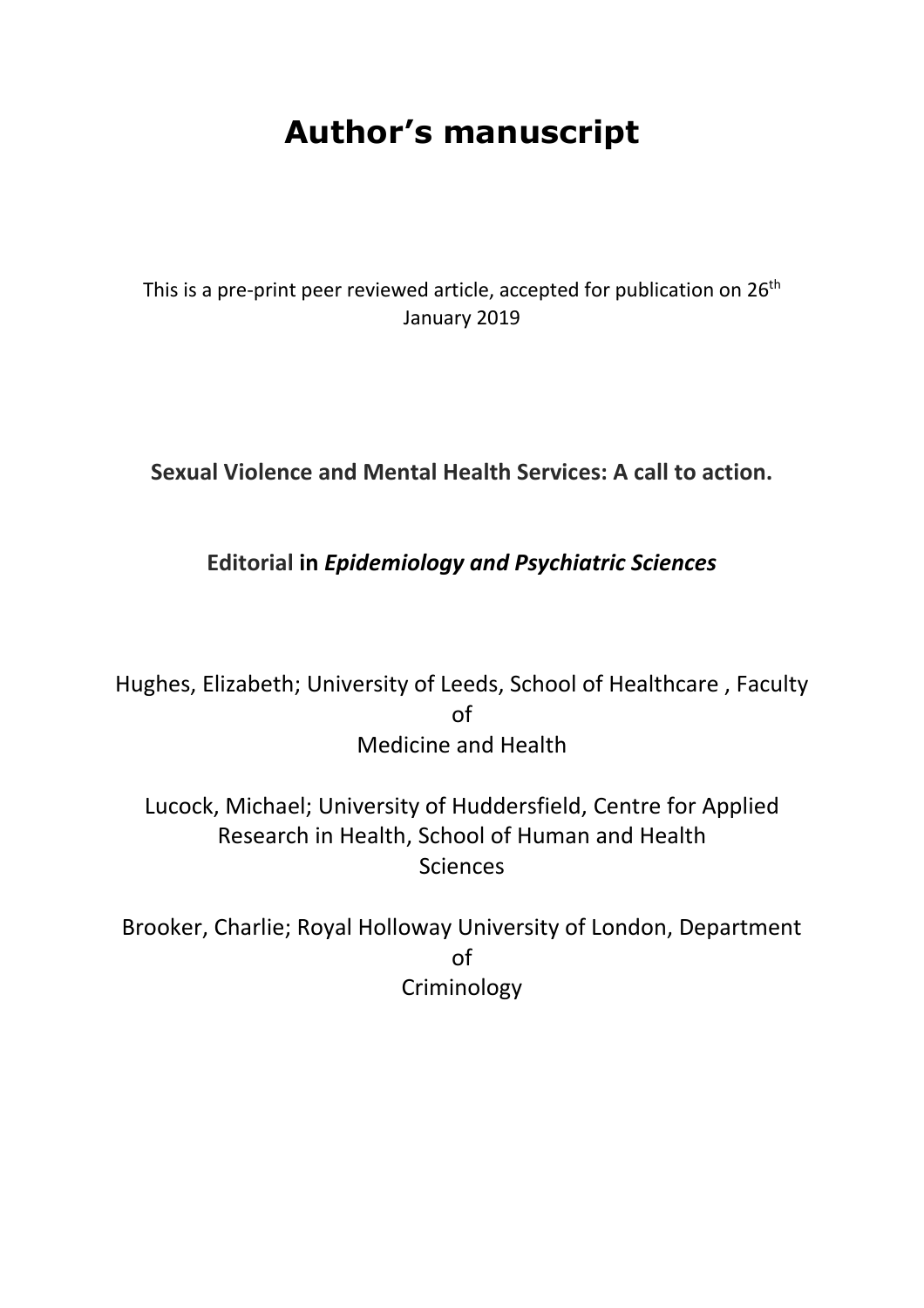#### Sexual Violence and Mental Health Services: A call to action.

Rape and sexual assault is a not an uncommon experience in the general population. According to the National Crime Survey in England and Wales (NCSEW) 20% of women and 4% of men have experienced some type of sexual assault since the age of 16, equivalent to an estimated 3.4 million female victims and 631,000 male victims (H.M.Government., 2007, Office for National Statistics, 2018). Assaults are significantly under reported with some studies identifying between 80 – 90% of victims never disclosing abuse; and in males this can be as high as 95%. Radford (2011) estimates that a third of children sexually abused by an adult didn't tell anyone at the time. Therefore can be difficult to determine the full extent of sexual assault in the population.

Sexual assault is a traumatic experience that can leave long term physical and psychological effects including the triggering or exacerbation of serious mental health and substance use issues. According to the National Crime Squad of England and Wales (NCSEW), almost two thirds of victims reported experiencing mental or emotional problems as a result, and 1 in 10 victims attempted suicide as a result. The most common mental health sequelae is posttraumatic stress disorder (PTSD) and possibly 50% of people who have experienced rape will experience PTSD at some point in their lifetime (Creamer *et al.*, 2001) Other mental health problems include depression, suicidality (13x more likely) and substance use problems (26 times more likely) as reported by Kilpatrick *et al.* (1997) in a 2 year longitudinal study of the long term impact of sexual violence. . Other psychological problems arising from sexual assault include relationship problems, low self-esteem, sexual problems, selfharm and emotional problems such as anxiety, guilt and shame.

Given the significant psychological impact of sexual assault, it is not surprising that a many people presenting to mental health and substance use services will have experienced a sexual assault (as children and/or adults), and these experiences are likely to be an important contributing factor to their current mental health problems. Khalifeh *et al.* (2015) found that there was a 6- to 8-fold elevation in the odds of sexual assault among both men and women with a serious mental illness (SMI) compared with the general population. The experience of sexual violence is also common in people who seek treatment for substance use with an estimated 50–75% of women in substance use treatment who are survivors of sexual violence. A Cross party report (H.M.Government., 2007) suggested that 50-60% of inpatients and 40-60% of outpatients in mental health services have been victims of sexual violence and / or child sexual abuse (p16). In some cases, the history of sexual assault may be apparent at the referral stage, or disclosed as part of the assessment process; but often it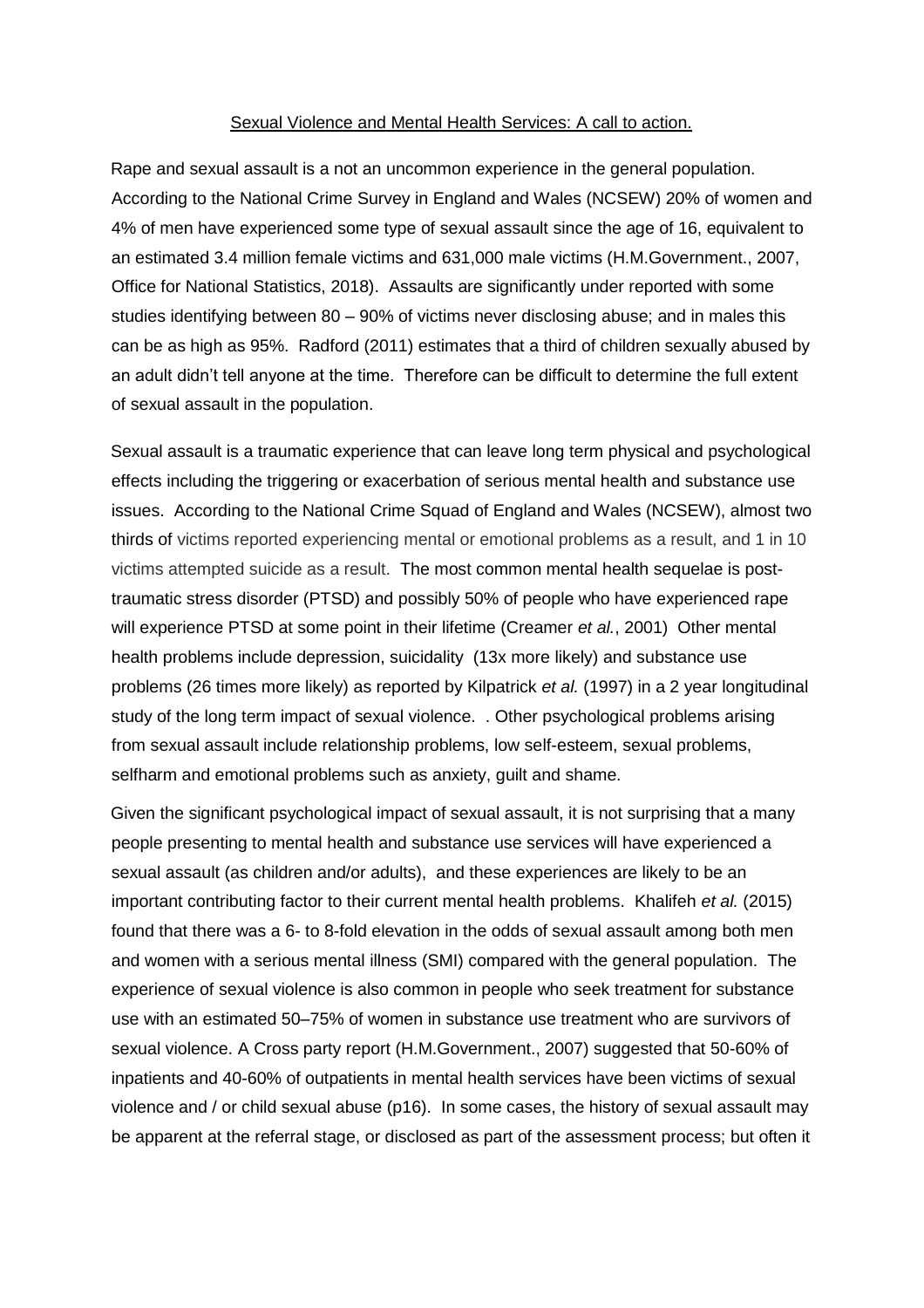is only disclosed, if at all, in the context of a trusting and supportive contact with a health professional.

There have been recent concerns raised that service users may be exposed to sexual violence within mental health inpatient settings. Foley and Cummins (2018) undertook a Freedom of Information (FOI) request exercise to 45 police forces and 23 of those provided some data. Following this, another FOI was sent to 38 mental health NHS Trusts in the UK to try to establish the types and levels of sexual assault and rape that occurred to people who were inpatients. Of the 38 mental health trusts, 12 reported they did not record such data; 13 provided a nil return (no reported sexual assaults) and 12 provided some data. Only 1 NHS trust refused the FOI request. There was a a wide variation in the type and quality of data obtained. For the period between 2011 and 2015 they identified 32 assaults (20 were women and 12 were male victims). There was often limited information about the incident, but where this did exist, the perpetrators were evenly split between fellow patients and fellow staff. Ten incidents occurred in the person's own bedroom, but 13 occurred in communal areas, or the hospital grounds. Men were more often perpetrators (where recorded). Foley and Cummings (2018) conclude that sexual assaults do occur in hospitals and that in order to address this, better data on these incidents are required including whether these allegations become prosecutions is required by both the police and mental health services.

A recent report by the Care Quality Commission (2018) (health and social care inspectorate in the England) highlighted concerns about sexual safety in inpatient mental health wards. The report was based on descriptive analysis of "sexual incidents" identified from healthcare incident reporting records between April and June 2017 Of the 60 000 incidents recorded, 1.2% were deemed to be related to sexual behavior and about a third of these related to exposure and public masturbation. There were 29 alleged rapes recorded. Whilst this report is useful in raising awareness of the issue, caution must be taken in the interpretation of the data. This was a retrospective audit of routine data using key words to mine the text. It may be that many incidents are not recorded on this system or not found due to inconsistent use of language to describe the events. In addition, sexual assault is often under reported by up to 80% so this may be an underestimate of the problem. It was also not clear from the data as to the actions taken as a result of the 29 allegations of rape found in the records. The CQC recommended that guidelines need to be developed that will inform practice and workforce development to improve sexual safety in inpatient settings. However, despite these limitations in the methodology, the CQC report findings do mirror a prospective study of sexual incidents that occurred during in the first 2 weeks of admission. Bowers *et al.* (2014) undertool an analysis of prospective data collected in the first two weeks of admission related to incidents that had resulted in conflict and containment incidents arising from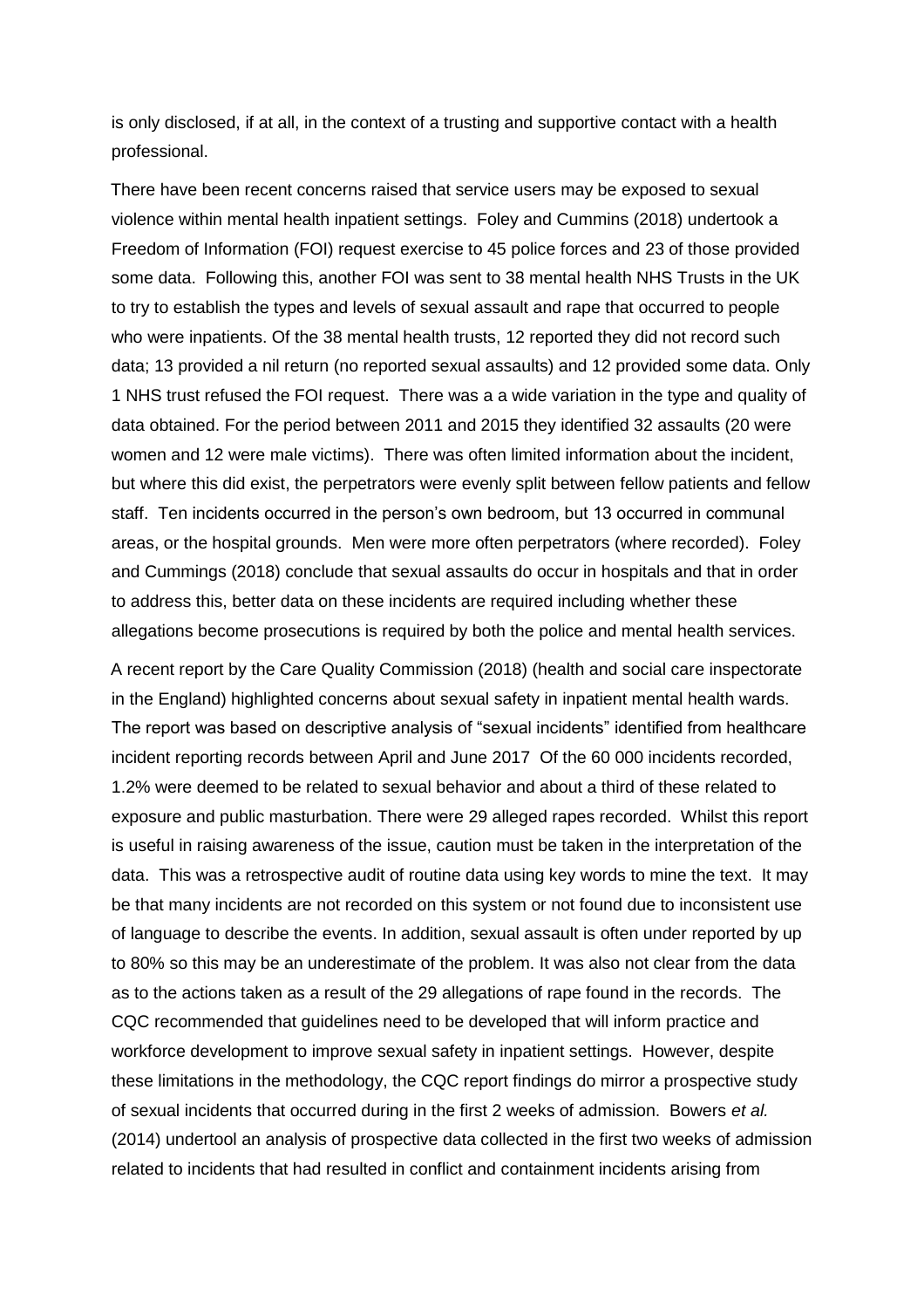inappropriate sexual behaviours. The study included a study cohort of 522 who have consent for their data to be included. Of the 522, 68 patients had been involved in 147 incidents however by far the most frequent behavior was exposing self to others ( $n=78$ ) incidents). However they also found 1 in 20 (26 patients perpetrated 42 incidents) had engaged in 'non-consensual sexual touching' of another person. The data was not detailed enough to know the context around these incidents, such as details of the victims and the severity of the incident, but knowing how many people have a history of sexual assault, this type of behaviour could be very frightening and re-traumatising for patients. It is also unclear how many of the sexual incidents were related to being unwell, confused and disinhibited. Bowers *et al* (2014) found that most incidents occurred in communal areas and that there were no differences in rates of sexual incidents between same sex and single sex wards.

There is emerging evidence from research undertaken in Australia and the UK that mental health staff avoid the general topic of sex, and generally feel very de-skilled in this area. Quinn *et al.* (2011) found that the reasons why mental health nurses avoid the topic were partly because they had concerns that it would destabilise or upset the service user, and partly because they don't know what to do with disclosures of sexual problems (such as sexual abuse, dysfunction, sexual health issues). In order to explore if there were similar issues in the UK, Hughes *et al.* (2018) undertook a study involving 4 focus groups with mental health staff in two different NHS Trusts in England, and found that despite staff being aware of sexual issues of concern (sexual exploitation abuse and broader sexual health issues), they were reluctant to broach the topic and expressed very similar concerns to the Australian nurses in Quinn's study. These concerns can be broadly divided into internal and external barriers. Internal barriers included lack of confidence and comfort in talking about sex, and concerns of upsetting, angering or destabilising the person. External factors included not being aware of the local services relevant to sexual issues (such as sexual health clinics, family planning, sexual assault services etc) as well as a lack of organisational/policy drivers to undertake this enquiry.

There is also evidence that mental health staff are not routinely enquiring about sexual violence. Hepworth and McGowan (2013) undertook a review of the literature to gauge whether mental health staff enquire about sexual abuse. A total of 11 papers recorded the prevalence of routine enquiry and/or asked mental health staff about their practice. Across the 11 studies, the consistent finding was that asking about Child Sex Abuse (CSA) was not part of routine enquiry, and that significant proportions of mental health staff had not received any training (and even those who had, felt that the training had not completely prepared them to undertake routine enquiry). Twenty years ago, Lab *et al.* (2000) found that in a South London NHS trust, that a third of respondents never ask about CSA; and two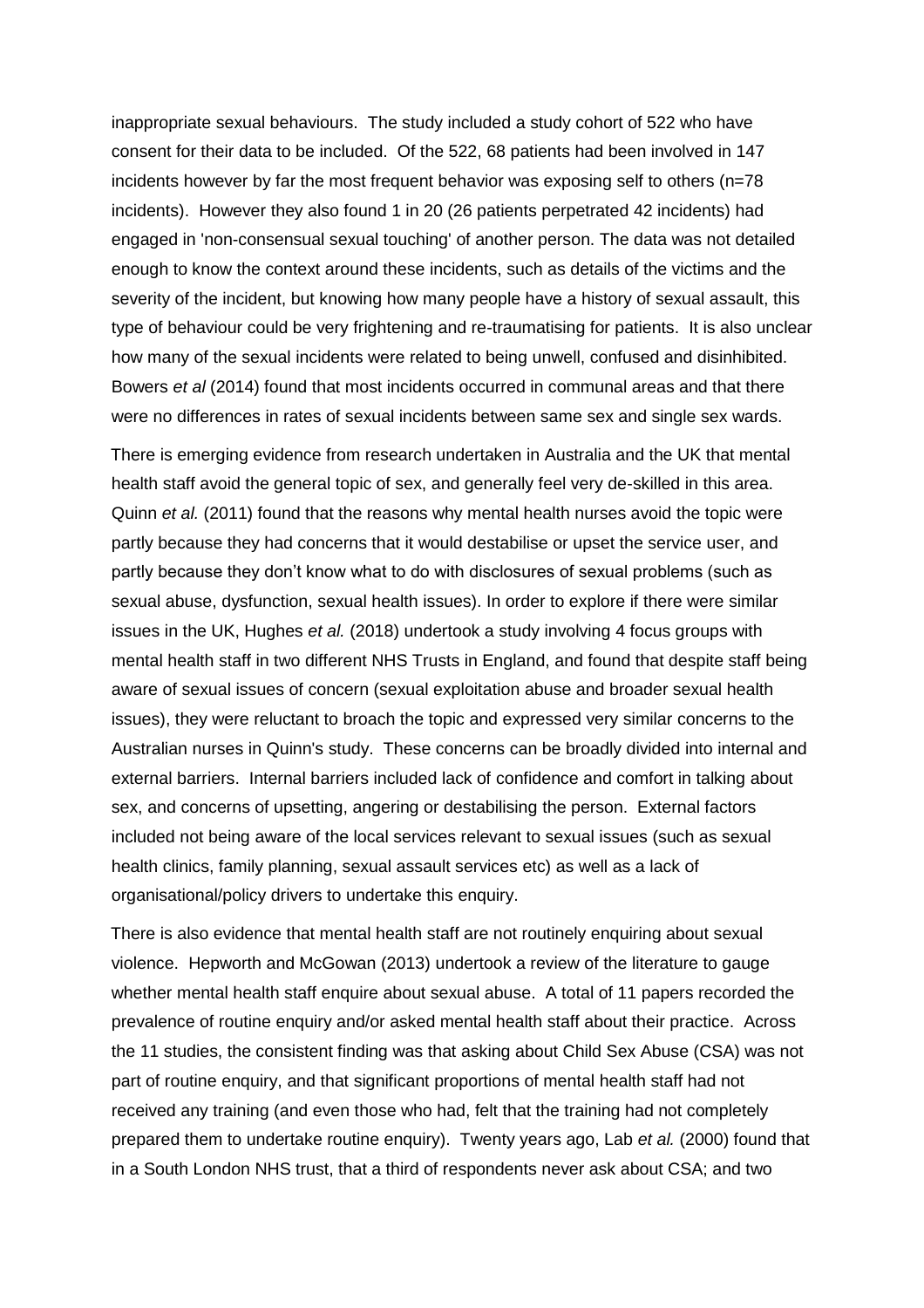thirds had never received any training in this matter. The most common concern for not asking was that the topic would be distressing (including destabilising mental state, evoking anger or distress). Some were concerned that asking about CSA was "irrelevant" to the presenting mental health problem, and others cited concern regarding lack of resources to deal with CSA should it emerge. More recently, Read *et al.* (2018) reviewed the literature on enquiry about childhood abuse and neglect and similar themes emerged: it was not routine to ask, and there were significant concerns that enquiry would cause distress, "open can of worms" and a fear of making things worse. None of the studies identified how mental health professionals felt themselves about engaging with this topic or about vicarious traumatisation.

The Care Programme Approach (Department of Health, 2008) (the UK process for ensuring effective and coordinated care for, and in partnership with, people with serious mental illness), advocates routine enquiry for sexual abuse and assault and for this to be formally recorded. Brooker *et al.* (2016) undertook a review of routine enquiry about sexual abuse using data from 42/53 NHS Trusts in England, and found that the response to the question was recorded for only 17% of service users. Brooker also highlighted that despite the requirement for staff to have engaged with specific training about asking the question, around a third of the workforce had not received it. Therefore, afternearly two decades since Lab *et al.* (2000) highlighted the lack of routine enquiry, Brooker's report demonstrates that things have not really improved despite the policy driver of the CPA and associated roll-out of training.

This lack of training is also a concern In Australia. McLindon and Harms (2011) interviewed 15 mental health crisis workers in Melbourne and found that most of the participants had no training in undertaking enquiry about sexual assault. The participants disagreed that it should be a mandatory question, and had concerns that it would be distressing; and as a topic it should not be raised unless the service user (consumer) raises it first. They felt that there were time barriers due to competing issues they had to address. They also saw the gender of the staff being a barrier, expressing concern about male staff asking females about sexual assault. Despite expressing a desire for this to be a topic that service users brought up, about half felt ill-equipped to deal with a disclosure. Most were aware of the sexual assault services available, but rarely made a referral. So it's clear that mental health staff have real concerns about asking about sex in general, and specifically, sexual violence so tackling these concerns could be an important part of an overall programme to promote sexual safety in mental health care settings. However, this was a small localized study, and a larger survey would be able to verify if this is a country-wide issue, or one that is specific to that service.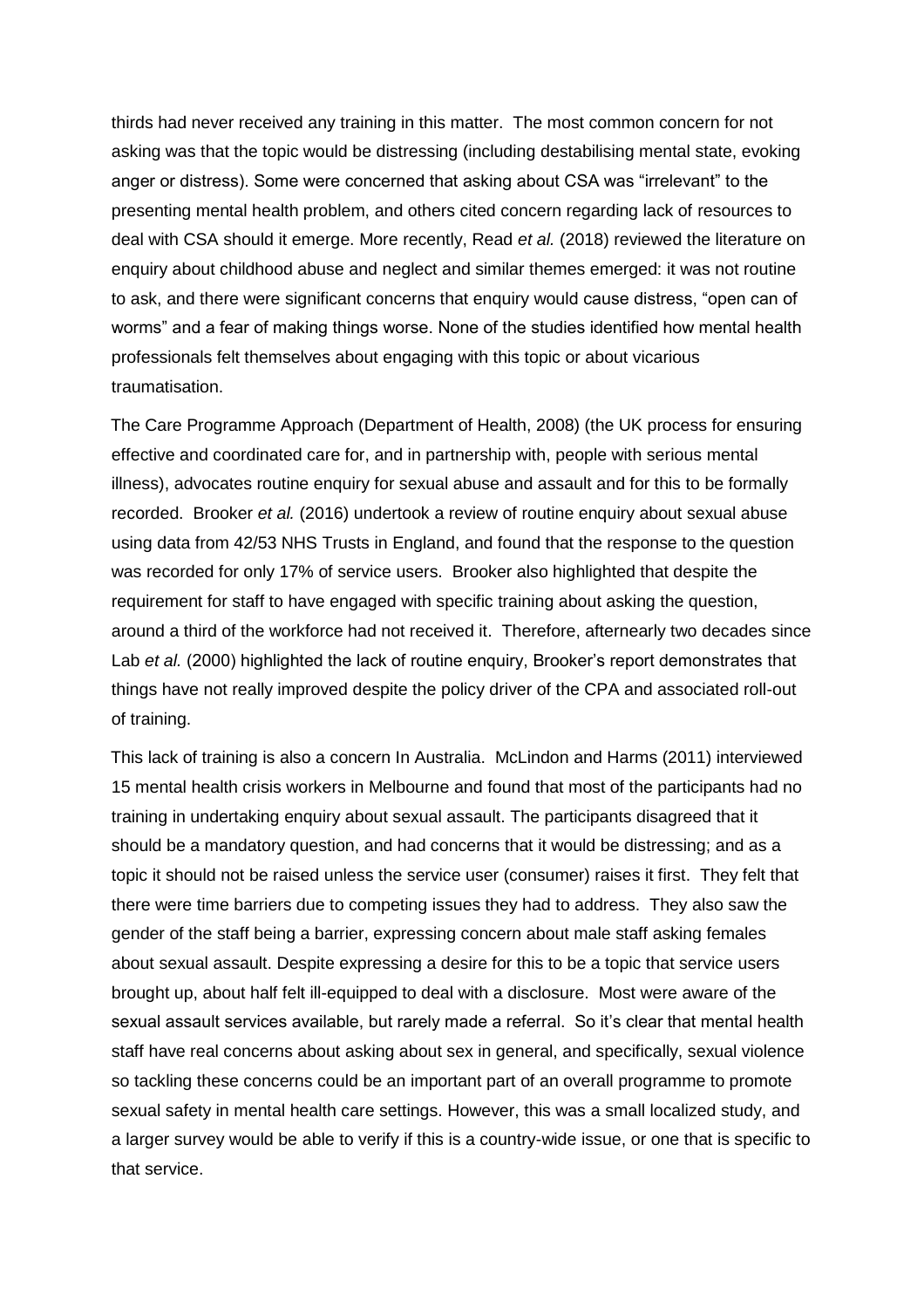#### **What can be done to improve routine enquiry**

Studies conducted in UK and Australia indicate that routine enquiry about sexual assault is not happening as part of routine care, however, some studies have highlighted that training and, by default, better understanding of the topic and some key skills in enquiry can make a difference. Read *et al.* (2016) found that, following the introduction of a new policy and mandatory training in mental health services in New Zealand, responses to disclosures of assault were increased in the care notes. However there was no impact on treatment referrals and reporting rates to legal authorities (which remained low).Quinn and Happell (2012) demonstrated that bespoke training aimed at increasing mental health nurses motivation and ability to talk about sexual issues with people in their care. Quinn *et al.* (2013) found from qualitative interviews at a follow-up time point that staff felt that the training had helped them to overcome their fears and concerns, and that they become more comfortable with having conversations about sexual topics.

#### **Improving responses to Disclosure**

It's one thing to improve disclosure, but the next important step is responding appropriately to that disclosure. In a paper by Ashmore *et al.* (2015) they describe the development of a disclosure protocol for use in mental health. This aimed to provide clearer guidance for staff on the steps they should take following a disclosure and also about how to recognize that disclosures may not always be made in a way that is immediately "plausible" due to the traumatic effects of the assault and any other complicating factors such as current mental state. If a disclosure of sexual assault is met with dismissal or disbelief, real harm can be done. Ashmore (2015) described a case example where an inpatient of a mental health facility disclosed that she was raped by "santa claus". Further investigation found that there was a grounds man with a long white beard who happened to be wearing a red top at the time of the incident, and after questioning admitted that he had had sex with the patient. Ashmore *et al.* (2015) describes a process for staff to follow after any disclosure. Firstly, all disclosures should be accepted at face value and then investigated (no matter how implausible they may seem). Repeated questioning (especially related to the plausibility) should be avoided. Then there is a need to establish physical and psychological safety, and for attentive listening. Once a disclosure has been confirmed then the person may decide to report the incident (whether recent or not) to the police. In the UK.t his is usually done via a Sexual Assault Referral Centre (SARC). There are more than 47 SARCs located in England and commissioned jointly by the Police and specialist health commissioning via NHS England. SARCs in England offer an integrated service to the victims of sexual violence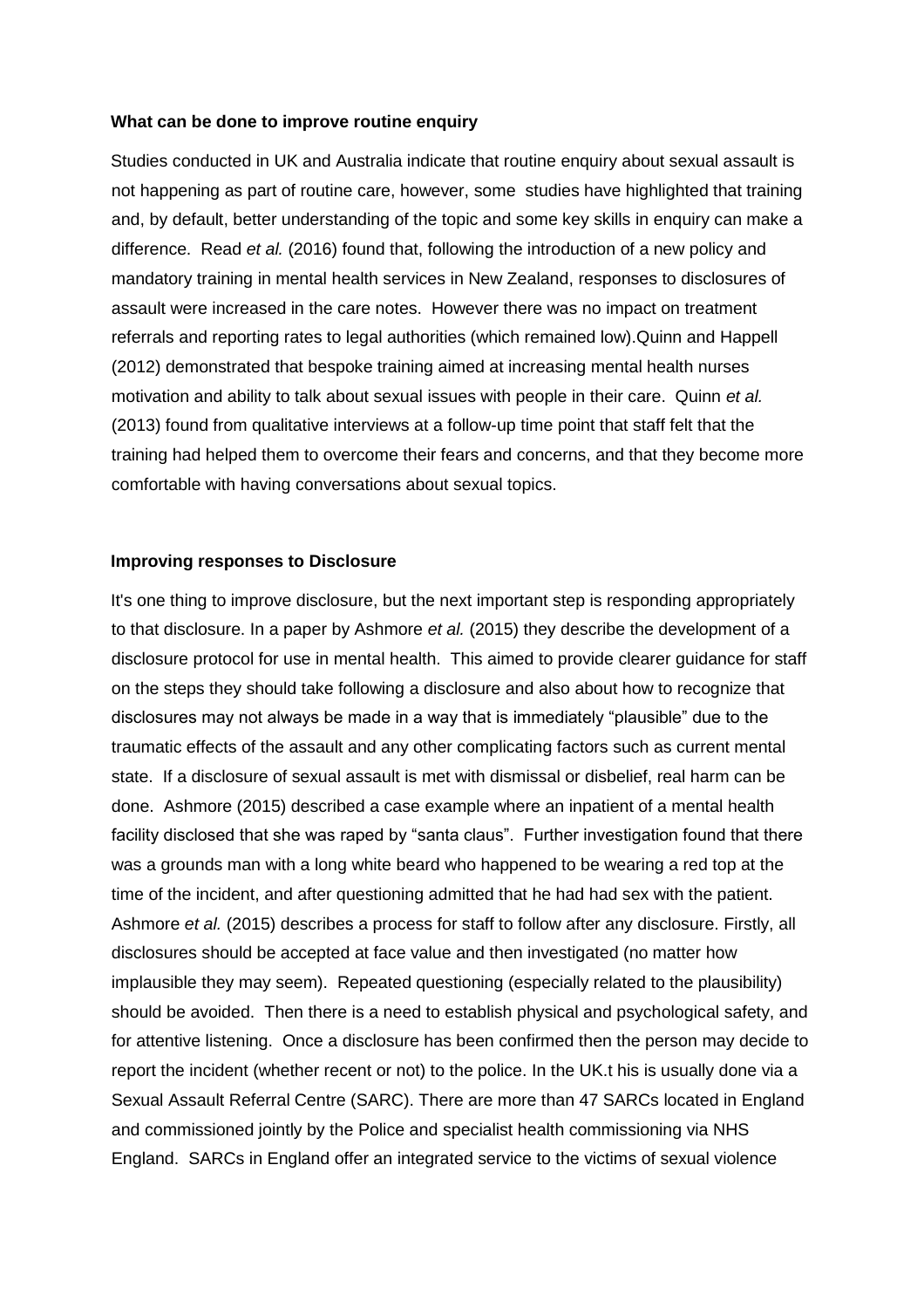irrespective of age or gender. The services initially include access to forensic medical examination and collection of evidence (either police or self-referral). A therapeutic consultation considering the health and wellbeing needs of the individual will also be undertaken. This should include a risk assessment for self-harm and suicidal ideation and a review of any pre-existing mental health problems (as highlighted in the 2018 NHS England Service Specification for SARC services).

It has been estimated that world-wide approximately 40% of those attending SARCs are known to mental health services (Bicanic *et al.*, 2014, Brown *et al.*, 2013, Zilkens *et al.*, 2017). More recent research in England has concurred with this figure (Brooker and Durmaz, 2015). A one year audit was undertaken of the mental health (MH) status of adult attendees to the Thames Valley SARC in 2017 (Brooker *et al.*, 2018). Data was collected by the SARC staff at the time of presentation. Over the study period of one year, there were 351 relevant referrals over the twelve month period of whom 126 (42%) either fully or partially completed the mental health assessments. There was a high level of non-response to the study and no data from SARC staff on why it was declined (46%) nor whether they had been offered the study information. A further 53 declined to take part due to being too anxious, tired, it was deemed inappropriate by the SARC clinician or the person was intoxicated (1 person) (Admission to a psychiatric in-patient unit was not uncommon and 19% had been admitted an average of three times each. The figure of 19% admitted to a psychiatric hospital is 90 times higher than for the general female population*, and* 42% of the total sample were being prescribed medication for their mental health problem. The study argued that, in terms of mental health status, there were three main groups attending SARCs, all of approximately equal size: a group characterised by a formal history of mental health service use; a group being treated in primary care by a GP for anxiety/depression; and finally a group with no history of mental health intervention who were now, following a sexual assault, at risk of developing a mental health condition.

Coordination and continuity between services is also important. It is unclear if the mental health services are always aware that someone under their care has attended a SARC to report an assault, and it's also unclear what the pathway to ongoing or enhanced mental health support is for those who have experienced sexual assault. The MIMOSA Study (NIHR, 2018) aims to examine the mental health and substance use needs of people who attend SARCs over a 6 month period and follow them up to see what services they were offered and accessed. Within these case study sites, the response to sexual assault across services for mental health, substance use, and the voluntary counselling sector will also be examined. It is anticipated that this research will be able to highlight what sort of services survivors need and value, the mechanisms by which these needs are met, and the barriers.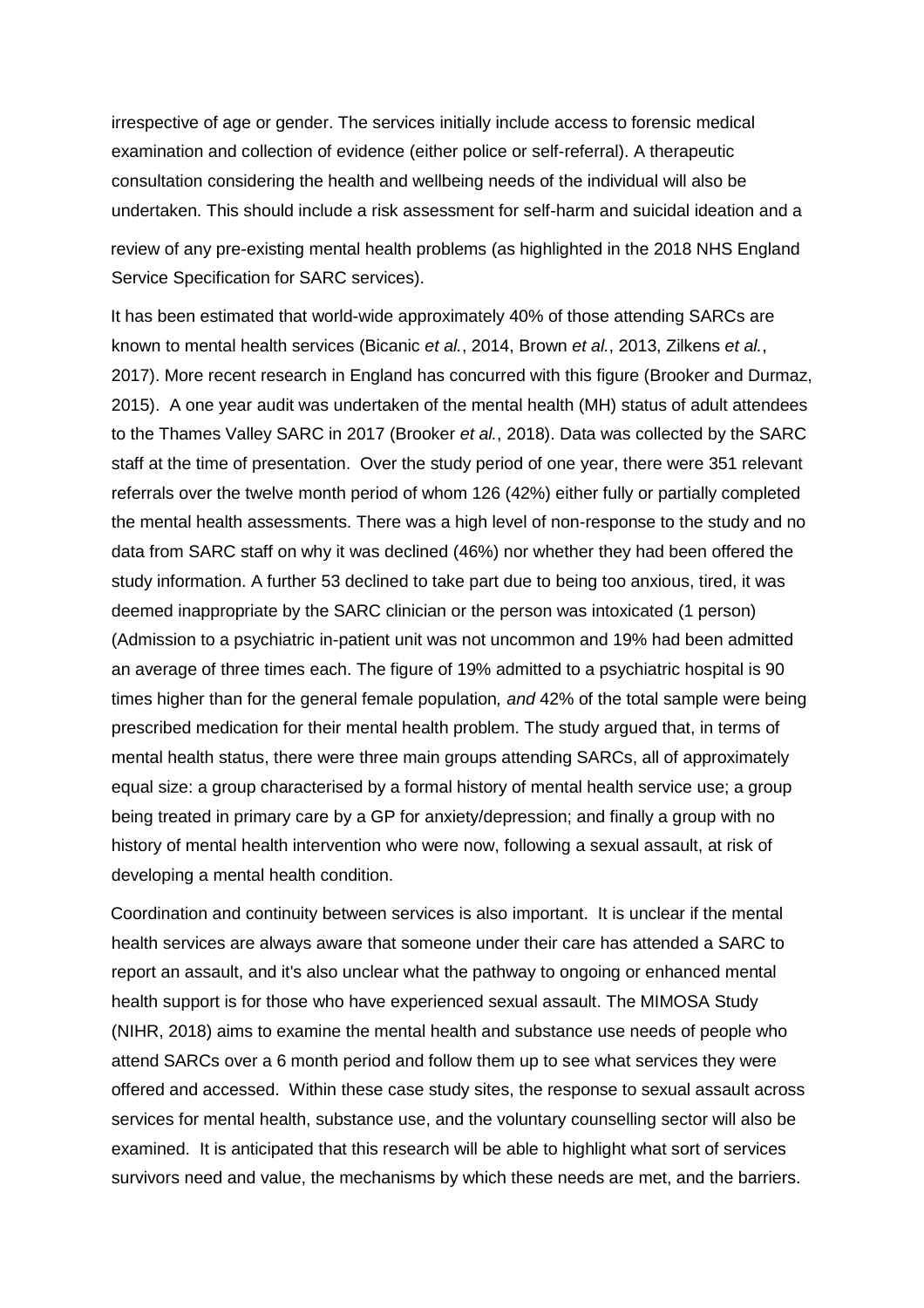It is also anticipated that a more standardised method of identifying those who have preexisting mental health and substance use problems, as well as those who are at risk of developing severe mental health problems, can be utilised at the time (or shortly after) attendance at a SARC.

### **Conclusion**

The experience of sexual violence is common for people who use mental health and substance use services. There is evidence that this is a significant factor in mediating mental health issues and impeding recovery as well as a factor in re-victimisation. In the UK, as in other parts of the world, it is embedded in national policy to undertake routine enquiry in mental health, and provide adequate training to equip staff with skills and confidence to undertake this in a sensitive and effective manner. However, it is clear that there is much work to be done to convert this aspiration into reality. There is hope that things can improve; as studies have shown, that when staff are offered appropriate training and support they will be more comfortable in having conversations about sexual issues including assault. Embedding routine enquiry and management of disclosure is only the first step. Ensuring that there are appropriate treatment services to offer ongoing help after disclosure is another issue. It is vital that local services offer a clear pathway that includes key agencies such as SARCs, voluntary rape counselling as well as statutory mental health and substance use providers. Whilst the focus in this editorial has been on mental health services, it is also important to recognize that these recommendations also apply to substance treatment services where a significant number of service users will have experienced sexual violence. Sexual violence is an important area with significant long term impact on mental and emotional well-being, and the topic should not be avoided just because it feels too complex or difficult.

**Ashmore, T., Spangaro, J. & McNamara, L.** (2015). 'I was raped by Santa Claus': Responding to disclosures of sexual assault in mental health inpatient facilities. *International Journal of Mental Health Nursing* **24**, 139-148.

**Bicanic, I., Snetselaar, H., De Jongh, A. & Van de Putte, E.** (2014). Victims' use of professional services in a Dutch sexual assault centre. *European Journal of Psychotraumatology* **5**, 23645.

**Bowers, L., Ross, J., Cutting, P. & Stewart, D.** (2014). Sexual behaviours on acute inpatient psychiatric units. *Journal of Psychiatric and Mental Health Nursing* **21**, 271279.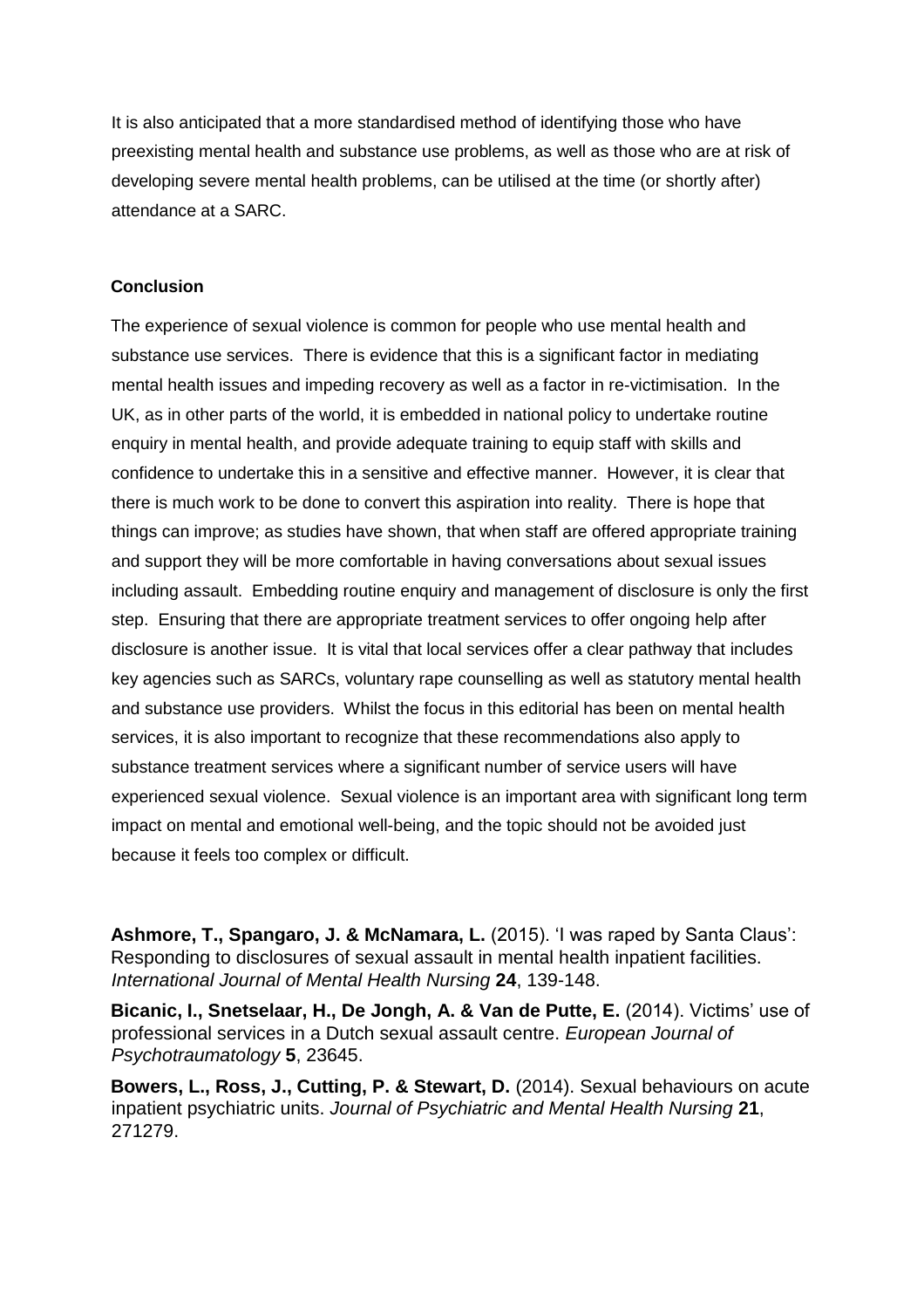**Brooker, C. & Durmaz, E.** (2015). Mental health, sexual violence and the work of Sexual Assault Referral centres (SARCs) in England. *Journal of Forensic and Legal Medicine***31**, 47-51.

**Brooker, C., Tocque, K. & Paul, S.** (2018). Assessment of the mental health status of a one year cohort attending a two Sexual Assault Referral Centres in England. *Journal of Forensic and Legal Medicine* **54**, 44-49.

**Brooker, C. G., Tocque, K., Brown, M. & Kennedy, A.** (2016). Sexual violence and abuse and the care programme approach. *Britsh Journal of Psychiatry* **209**, 359-360.

**Brown, R., Du Mont, J., Macdonald, S. & Bainbridge, D.** (2013). A comparative analysis of victims of sexual assault with and without mental health histories: acute and follow-up care characteristics. *Journal of Forensic Nursing* **9**, 76-83.

**Care Quality Commission** (2018). Sexual Safety on Mental Health Wards. Care Quality Commission: London.(

https://www.cqc.org.uk/publications/majorreport/sexual-safety-mental-health-wards) accessed 21<sup>st</sup> january 2019

**Creamer, M., Burgess, P. & McFarlane, A. C.** (2001). Post-traumatic stress disorder: findings from the Australian National Survey of Mental Health and Wellbeing. *Psychological Medicine***31**, 1237-47.

**Department of Health** (2008). Refocusing the Care Programme Approach: policy and positive practice guidance. Department of Health London. (https://webarchive.nationalarchives.gov.uk/20130124042407/http://www.dh.gov.uk/p rod\_consum\_dh/groups/dh\_digitalassets/@dh/@en/documents/digitalasset/dh\_0836 49.pdf) accessed 21st January 2019

**Foley, M. & Cummins, I.** (2018). Reporting sexual violence on mental health wards. *The Journal of Adult Protection* **20**, 93-100.

**H.M.Government.** (2007). Cross Government Action Plan on Sexual Violence and Abuse. HM Government

(https://webarchive.nationalarchives.gov.uk/+/www.homeoffice.gov.uk/documents/Se xual-violence-action-plan2835.pdf?view=Binary)accessed 21st January 2019

**Hepworth, I. & McGowan, L.** (2013). Do mental health professionals enquire about childhood sexual abuse during routine mental health assessment in acute mental health settings? A substantive literature review. *Journal of Psychiatric and Mental Health Nursing* **20**, 473-483.

**Hughes, E., Edmondson, A. J., Onyekwe, I., Quinn, C. & Nolan, F.** (2018). Identifying and addressing sexual health in serious mental illness: Views of mental health staff working in two National Health Service organizations in England. *International Journal of Mental Health Nursing* **27**, 966-974.

**Khalifeh, H., Moran, P., Borschmann, R., Dean, K., Hart, C., Hogg, J., Osborn, D., Johnson, S. & Howard, L. M.** (2015). Domestic and sexual violence against patients with severe mental illness. *PsychogicalMedicine* **45**, 875-86.

**Kilpatrick, D. G., Acierno, R., Resnick, H. S., Saunders, B. E. & Best, C. L.**  (1997). A 2-year longitudinal analysis of the relationships between violent assault